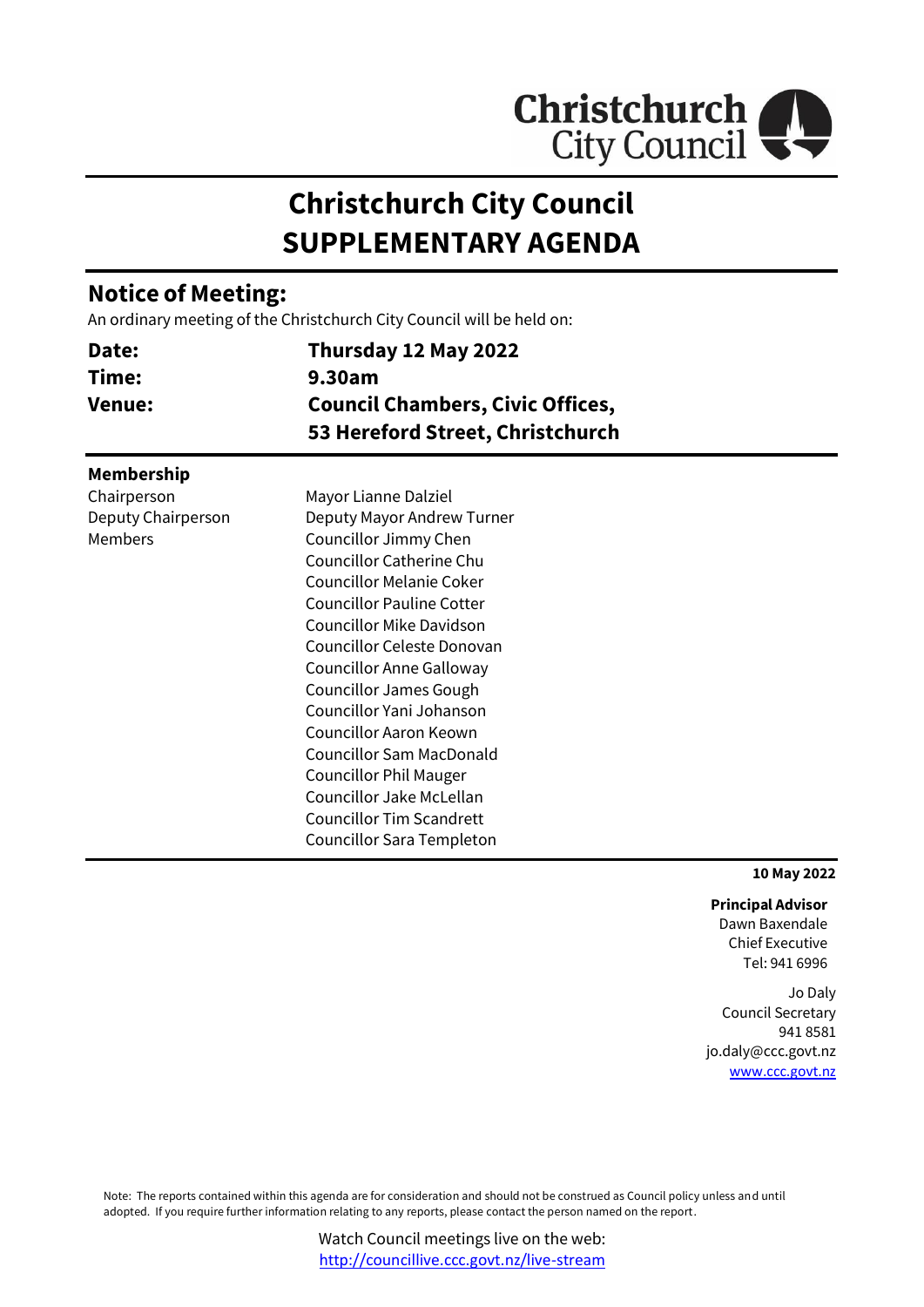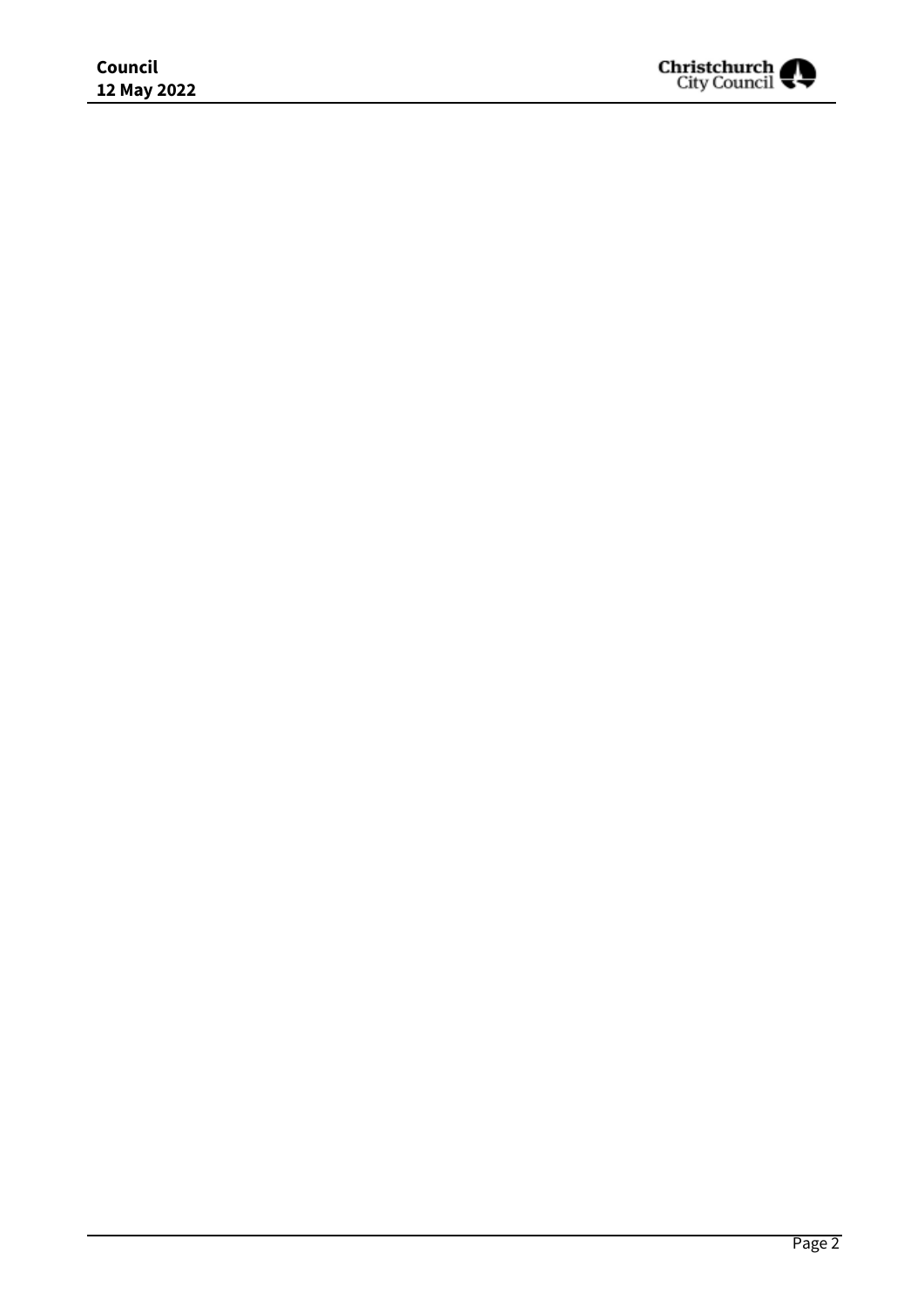

# **TABLE OF CONTENTS**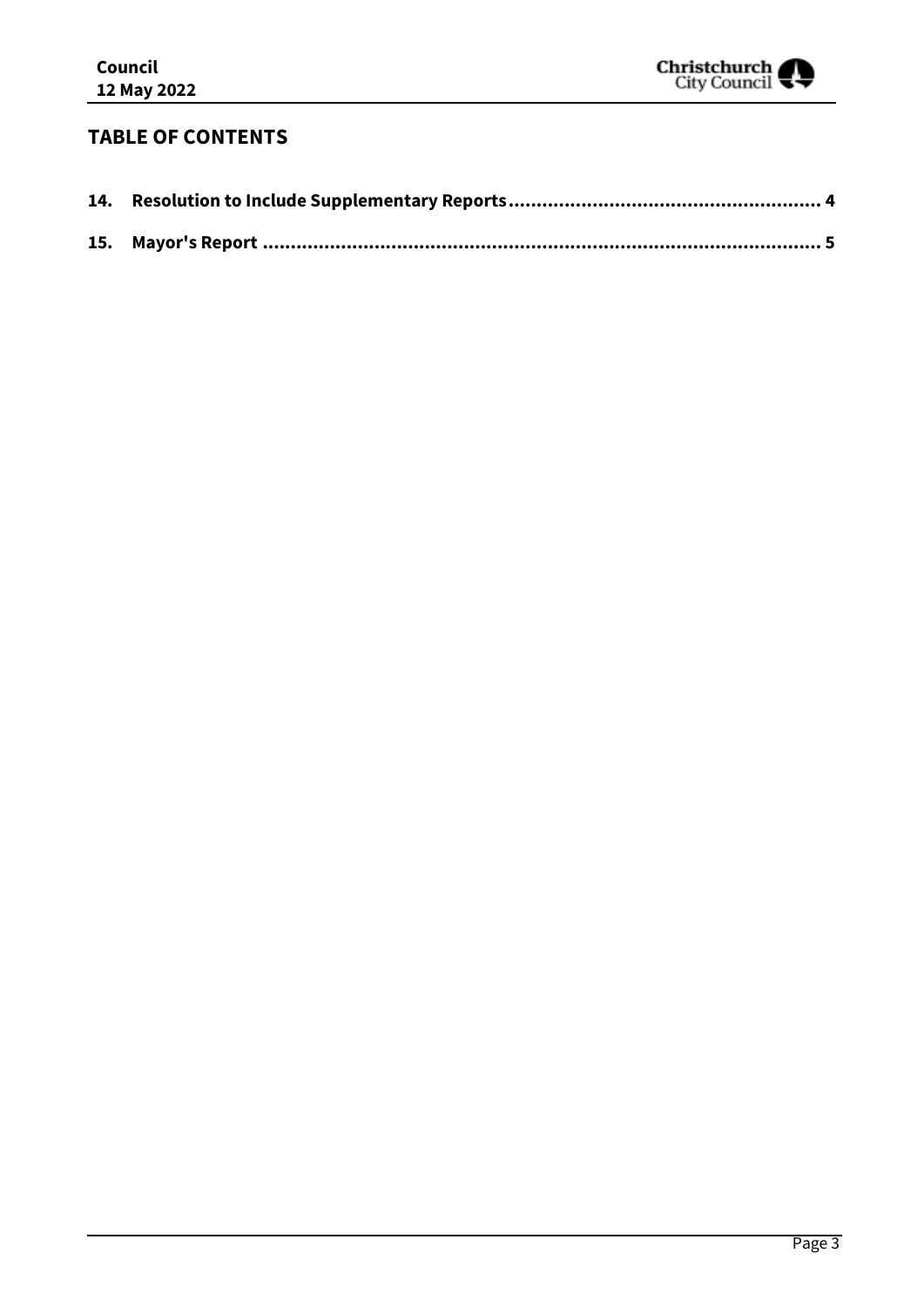# <span id="page-3-0"></span>14. Resolution to Include Supplementary Reports

### **1. Background**

- 1.1 Approval is sought to submit the following report to the Council meeting on 12 May 2022:
	- 15. Mayor's Report
- 1.2 The reason, in terms of section 46A(7) of the Local Government Official Information and Meetings Act 1987, why the report was not included on the main agenda is that it was not available at the time the agenda was prepared.
- 1.3 It is appropriate that the Council receive the report at the current meeting.

# **2. Recommendation**

- 2.1 That the report be received and considered at the Council meeting on 12 May 2022.
	- 15. Mayor's Report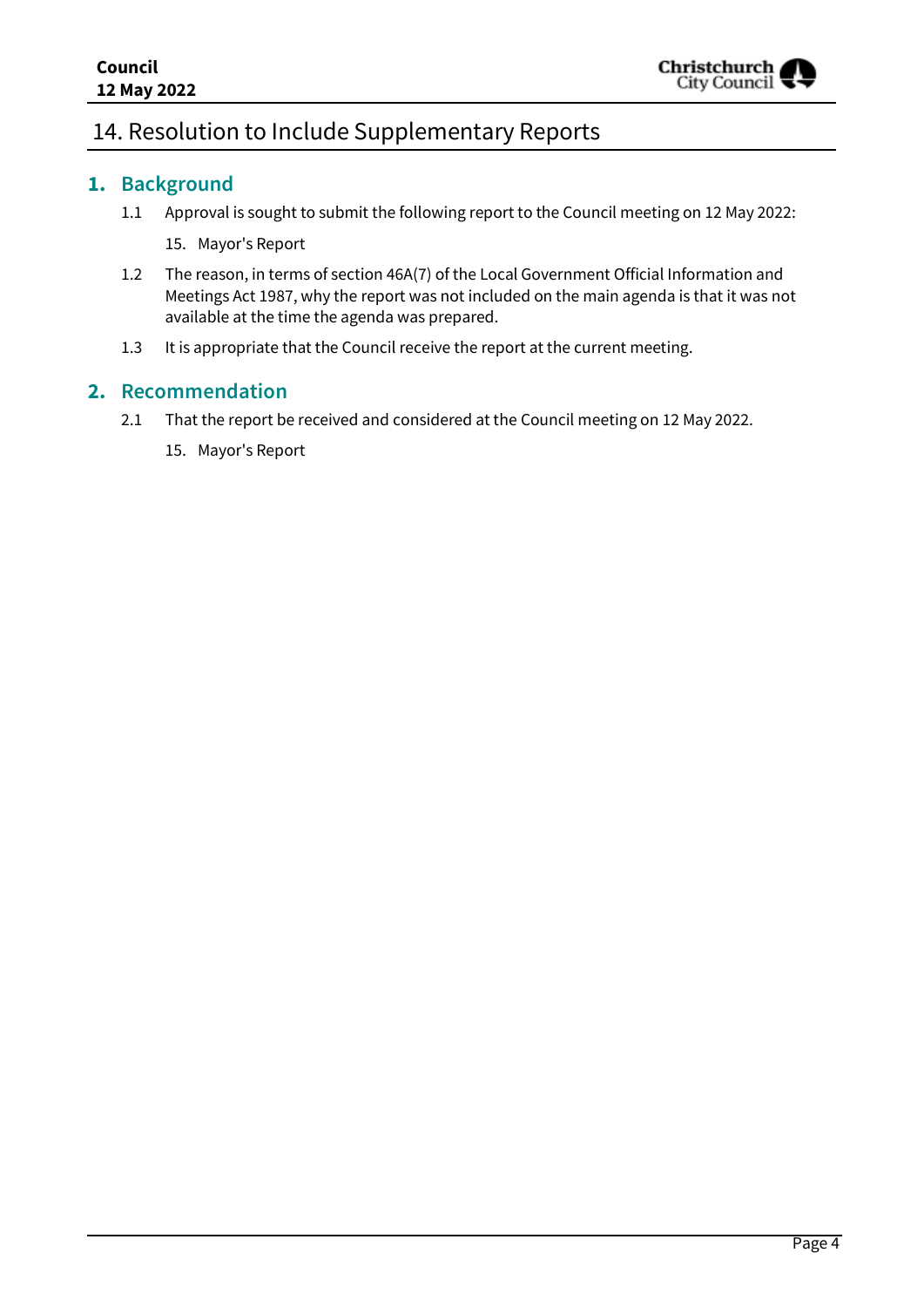# <span id="page-4-0"></span>**15. Mayor's Report**

| Reference / Te Tohutoro: 22/560453       |                                                             |
|------------------------------------------|-------------------------------------------------------------|
| <b>Report of / Te Pou</b><br>Matua:      | Lianne Dalziel, Mayor, mayor@ccc.govt.nz                    |
| <b>General Manager /</b><br>Pouwhakarae: | Dawn Baxendale, Chief Executive, dawn.baxendale@ccc.govt.nz |

# **1. Purpose of Report Te Pūtake Pūrongo**

1.1 The purpose of this report is to provide an update on Three Waters reforms, including the recent announcements on next steps and the "better off" funding available to local authorities.

### **2. Mayors Recommendations Ngā Tūtohu o Te Koromatua**

That the Council:

- Receive the information in this Report.  $1.$
- Note that the Government response to the Three Waters Working Group on Representation,  $2.$ Governance and Accountability will inform the Water Services Entities Bill, which is expected to be introduced and referred to a Select Committee for submissions mid-2022.
- Note that the Council has received advice on the criteria and requirements for applying for  $3.$ Tranche 1 of the "better off" funding, which would require us to submit an online Funding Proposal by 30 September 2022.
- 4. Note that the Mayor has written to the Minister with concerns about the content of the Funding Agreement, and also the allocation of debt to the Water Services Entities.
- 5. Note that staff will hold a workshop with councillors to discuss the process, and prepare a report for Council in time for an application should councillors wish to proceed.

### **3. Three Waters reform update**

- 3.1 In April, there were two updates from central government on the Three Waters Reform. On 29 April, Ministers Robertson and Mahuta announced that Cabinet has accepted and is to take forward the majority of the recommendations of the Representation, Governance and Accountability Working Group. Some of the key changes are highlighted below.
- 3.2 As a member of this group, I am disappointed that this announcement failed to address the key funding concerns raised by the Working Group. This includes the Crown ignoring the recommendation that they confirm the size of investment required to address issues of historic degradation of waterways and inequalities in the provision of water services, and how it will address the funding.
- 3.3 On 4 April, the Department of Internal Affairs released further information on Crown funding available to local authorities as part of the Three Waters support package.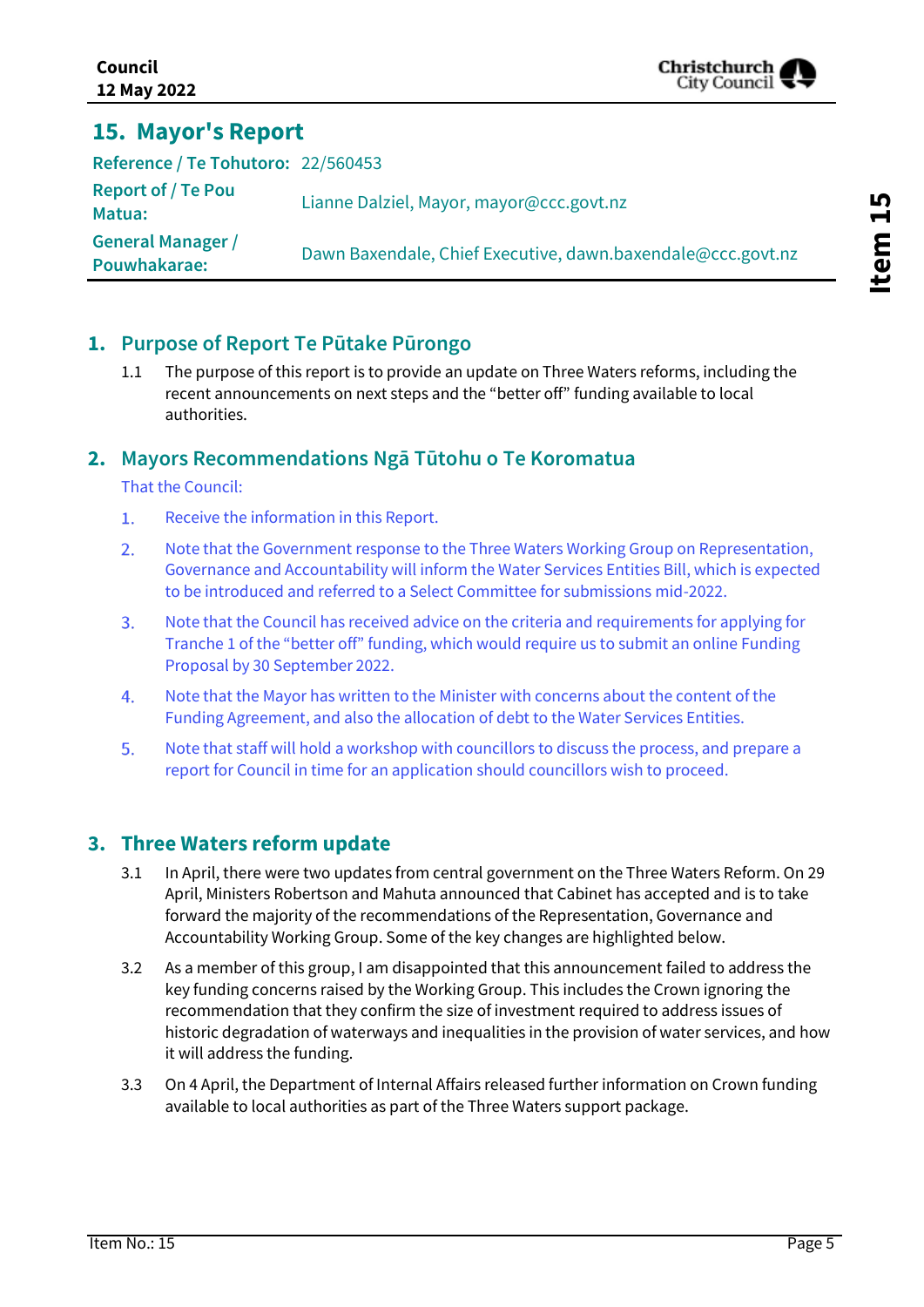# **4. Working Group recommendations on representation, governance and accountability**

- 4.1 Cabinet has committed to the majority of the Working Group's recommendations. The majority of these changes will be reflected via the Water Services Entity Bill, which is due mid-2022, however some will be implemented via the entity constitution, to allow for more flexibility in implementation. Key changes include:
- 4.2 **Ownership of water entities.** The Government has agreed with the Working Group's recommendations to strengthen community ownership of the new entities by using a public shareholding structure that makes community ownership clear, with shares held by councils on behalf of their communities (one share per 50,000 people, rounded up). To preserve balance sheet separation between council owners and water service entities, and provide further protection against any future privatisation, the council shares cannot be sold or transferred for any reason and will not carry any financial or decision-making interests.
- 4.3 **Co-governance.** Equal representation between local government and mana whenua will apply to the regional representative oversight groups, which will have co-chairs and consensus decision-making to cement co-governance principles. However, this will not be applied to the entity boards. The entity boards will be independent, with merit-based appointments taking into account relevant knowledge, competency and experience.
- 4.4 **Accountability.** The legislation will provide for tighter accountability from each water services entity board to the community, including strengthening and clarifying the role of the Regional Representative Group.
- 4.5 **Te Mana o te Wai.** This will apply as a korowai or principle applicable across the water services framework to all functions and powers enacted by the Bill.
- 4.6 **Strengthening connections.** The legislation will include provisions that strengthen connections to local communities, including sub-groups feeding into the regional representative group, comprised of representatives of local communities to provide community-based input into the entity board's decision-making on investment prioritisation and service standards.

# **5. Crown funding available to local authorities**

- 5.1 The Government last year announced a \$2.5 billion funding package for local authorities to support transition through the three waters reforms. This comprises a 'no worse off' package of \$500 million, to support councils through the transition and ensure the financial impacts of reforms are managed.
- 5.2 A "better off" package of \$2 billion is also available, comprising \$1 billion in Crown funding and \$1 billion which will be from the new water services entities. This will be made available in two tranches.
- 5.3 The first tranche (\$500 million) is available now, and the second (\$1.5 billion) will be available from 1 July 2024. The deadline for applying for tranche one funding is 30 September 2022.
- 5.4 Christchurch City Council has been allocated \$30.61 million in the first tranche and \$91.82 million in the second tranche (total: \$122.42 million) (based on a nationally consistent formula which factors in population, deprivation and land area).

### Funding criteria

5.5 Funding proposals must be for new initiatives/projects or to accelerate, scale-up or enhance the quality of planned investment. The duration of the programme of expenditure must be 5 years or less.

**Item 15**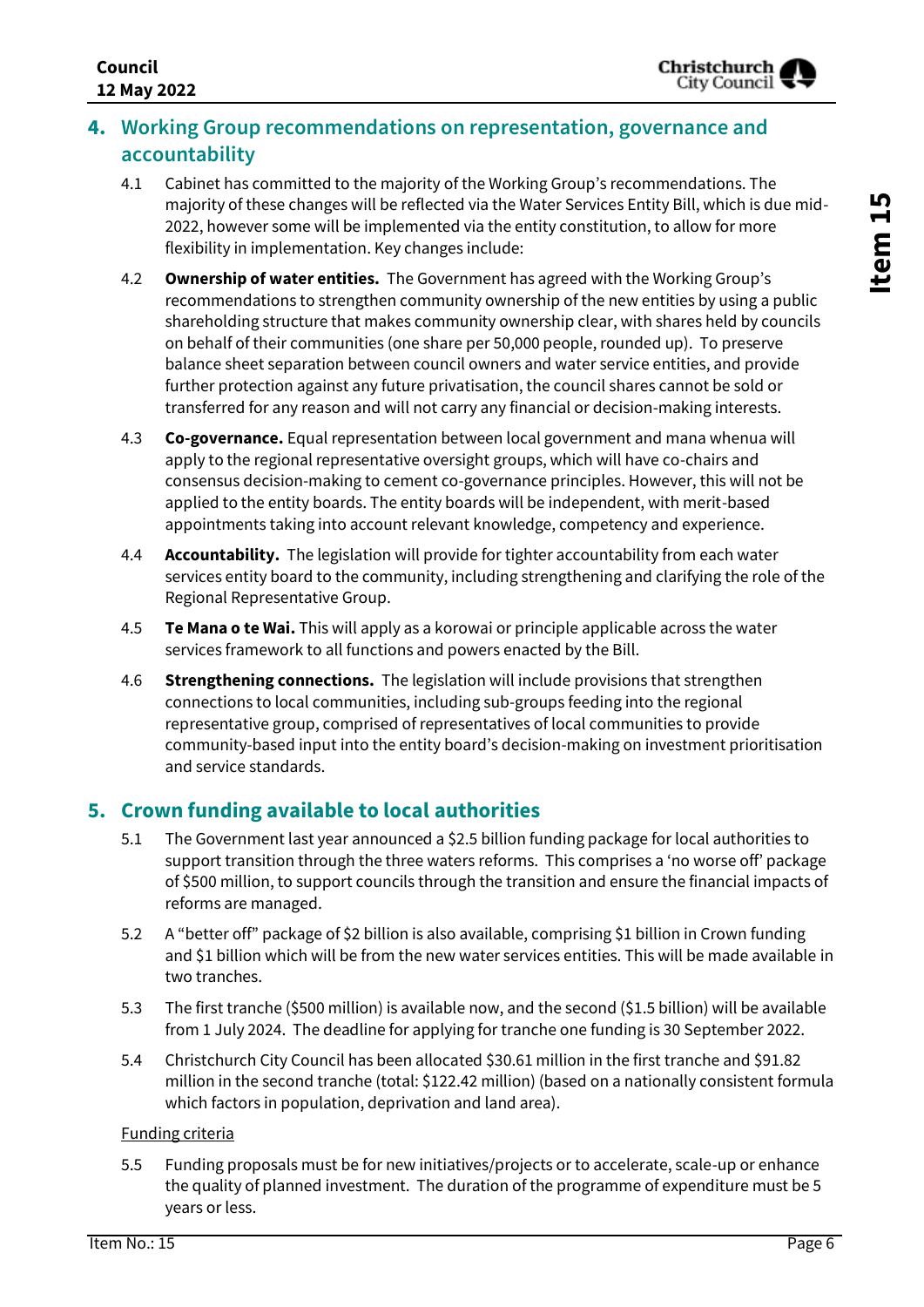### **Council 12 May 2022**

- 5.6 The Government has established some funding criteria for assessing funding proposals which are:
	- supporting communities to transition to a sustainable and low-emissions economy, by building resilience to climate change and natural hazards;
	- delivery of infrastructure and/or services that enable housing development and growth, with a focus on brownfield and infill development opportunities where those are available;
	- delivery of infrastructure and/or services that support local place-making and improvements in community well-being.
- 5.7 Crown Infrastructure Partners (CIP) have been appointed to provide relationship managers to assist local authorities in preparing and submitting proposals to use this funding.
- 5.8 Local authorities' funding proposals are required to include a wellbeing assessment for each project included in the proposal. We are also required to demonstrate how we engaged with iwi/Māori in developing the proposal.
- 5.9 Enclosed at **Attachment A** is the Department of Internal Affairs' letter announcing the funding package.

# **6. Next Steps**

- 6.1 Councils around New Zealand have commenced workshops with elected members, and I have proposed to staff that we do the same to identify a framework for considering options for application. Any proposal for using these funds will need to align across multiple criteria in order to meet our needs as well as Government direction on use of these funds. Our proposal would need to reflect:
	- the Government's three criteria (see para 5.6 above);
	- Ngāi Tahu priorities;
	- direction provided by Council strategies and strategic plans; and
	- deliverability considerations: funding is available for expenditure over a period of up to five years.
- 6.2 I have written to the Minister for Local Government to express disappointment in the wording of the funding agreement, which does not demonstrate a partnership approach, as well as to express my concerns on the allocation of debt to the Water Services Entities. I have requested that the agreement is modified.
- 6.3 The Water Services Entity Bill is due to be introduced mid-2022. Amendments to the exposure draft released late last year will be required as a result of the above changes confirmed by Cabinet. We will make a submission on the Bill once submissions are called for and encourage residents to do the same.
- 6.4 There will be another Bill released later this year which will also relate to the Water Services Entities.

# **Attachments Ngā Tāpirihanga**

| No. | Title                                         | Page |
|-----|-----------------------------------------------|------|
| A U | Better off support package information letter |      |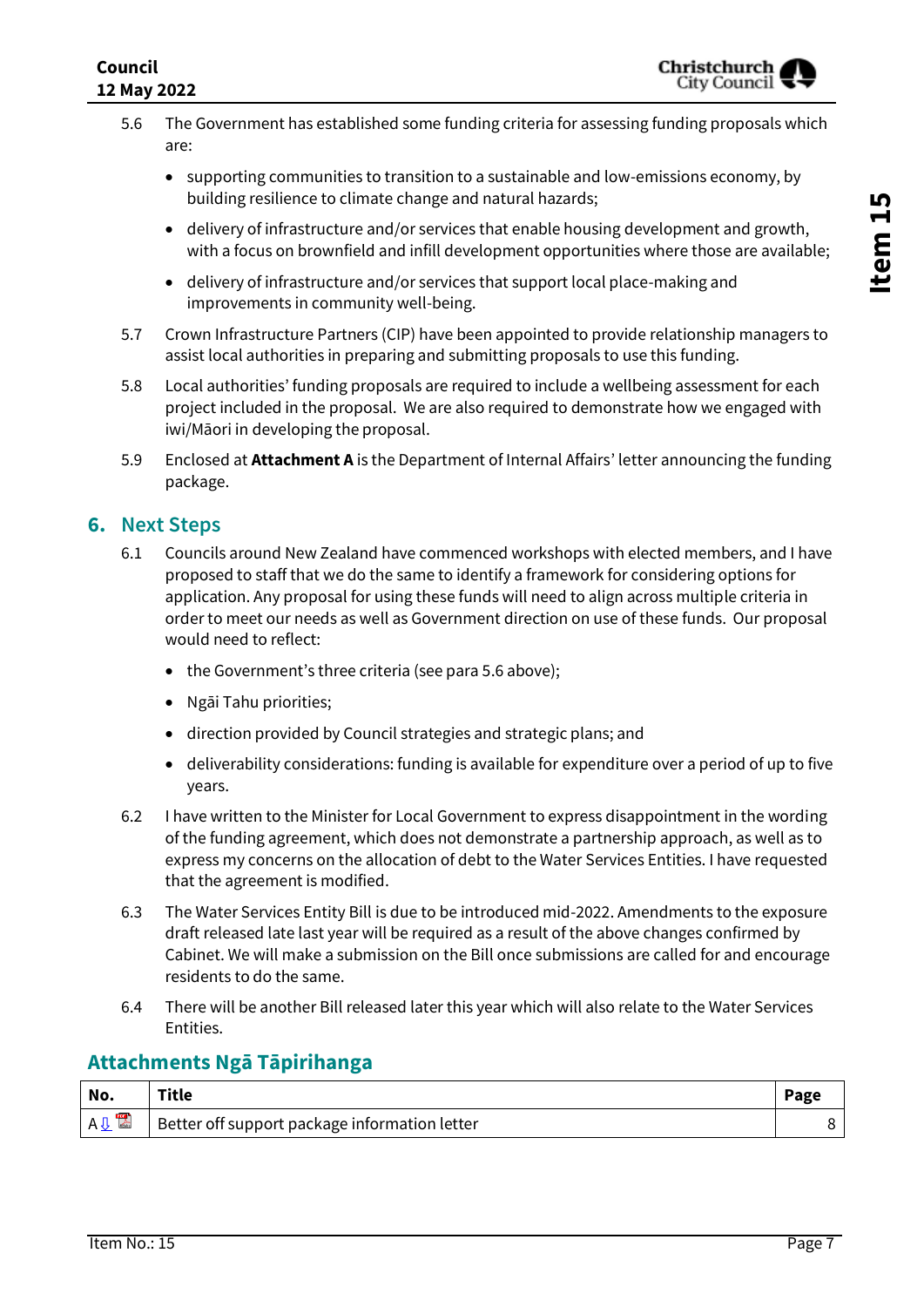

45 Pipitea Street Wellington Phone 0800 25 78 87 dia.govt.nz

<span id="page-7-0"></span>4 April 2022

Tēnā koutou i runga i ngā tini āhuatanga o te wā

The Minister of Local Government has announced that councils are now able to put forward proposals for the first \$500 million of Crown funding from the Three Waters reform better off support package. The funding is for local government to invest in local community wellbeing and may be applied to capital or operating initiatives. The remaining \$1.5 billion is available from 1 July 2024.

#### *Funding allocation*

The Heads of Agreement allocated the package with a 75% allocation based on population, a 20% allocation based on the deprivation index, and a 5% allocation based on land area and established some simple funding criteria:

- Supporting communities to transition to a sustainable and low -emissions economy, including **by building resilience to climate change and natural hazards.**
- Delivery of infrastructure and/or services that **enable housing development and growth**, with a focus on brownfield and infill development opportunities where those are available.
- Delivery of infrastructure and/or services that **support local place -making** and **improvements in community well -being.**

#### *Funding proposals*

We heard that councils wanted a simple process for accessing the better off package. To access your council's share of the first \$500 million of the package your council will need to submit an online Funding Proposal by 30 September 2022.

The Funding Proposal will set out key information including proposed projects, milestones and expected completion date. It will also need to provide a wellbeing assessment and outline iwi/Māori engagement. The online form via Community Matters online grants management system is live from today. Councils can also view a pro-forma copy of the Funding Proposal on the Department's website: here.

To streamline the funding application and approval process, your council will have access to a Relationship Manager if needed to support the development of your Funding Proposal. The relationship managers will be available to provide additional guidance on an as -required basis. CIP has been appointed to this fulfil this function and will be supported by the Department of Internal Affairs.

Guidance is available on the Department's website and includes detailed information on how you can contact your relationship manager: Three waters reform programme reform support package dia.govt.nz

#### *Supporting transition*

As set out in the Heads of Agreement, councils receiving this package will help support the transition to the new entities by meeting any reasonable request for information and assistance.